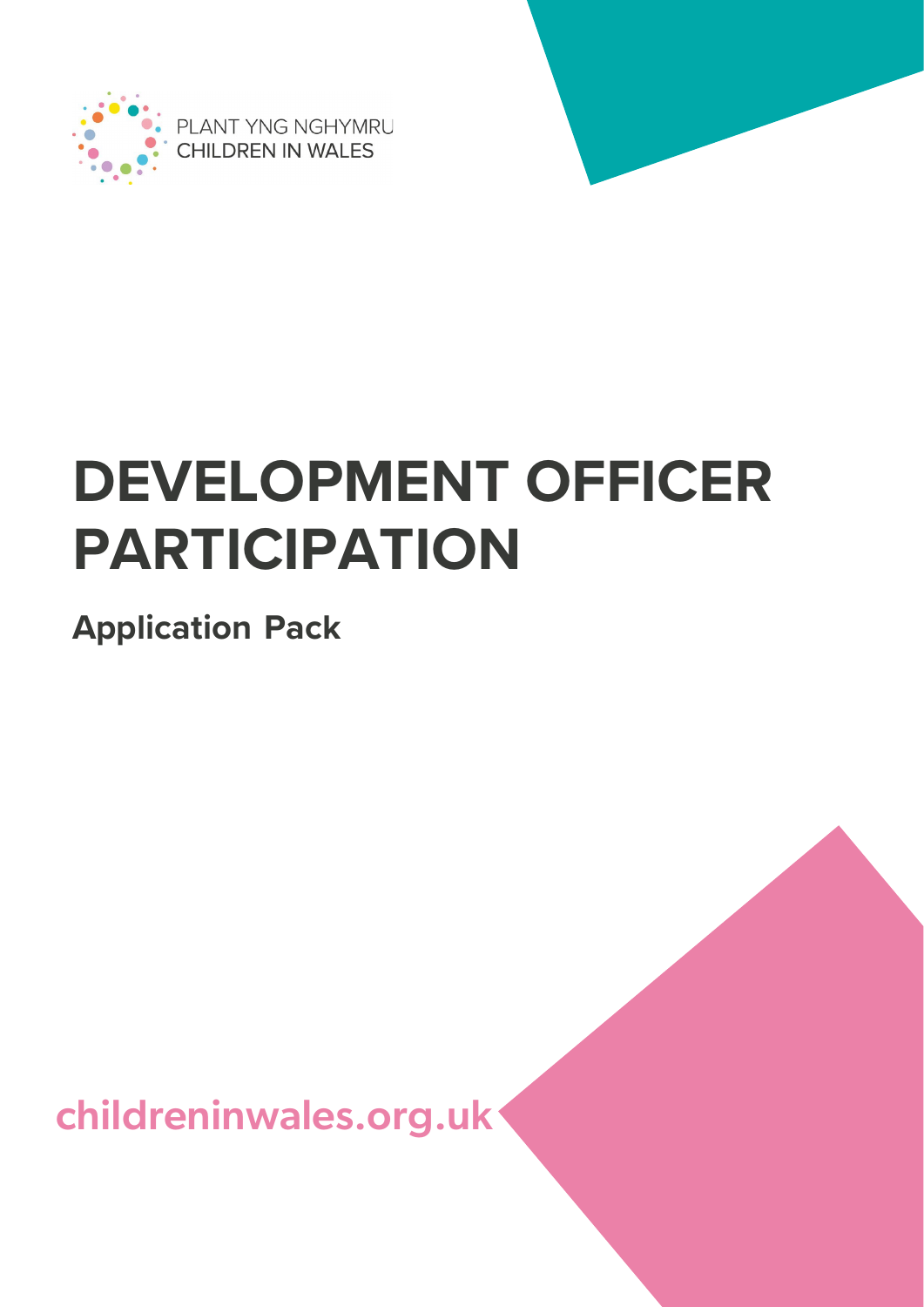## **Introduction**

| <b>Job Title:</b>     | Development Officer - Participation                |
|-----------------------|----------------------------------------------------|
| <b>Reports To:</b>    | Senior Development Officer - Participation         |
| <b>Location:</b>      | Cardiff – agile working from home or in the office |
| <b>Hours of Work:</b> | 21 hours per week                                  |

The enclosed set of information is designed to give you a fuller picture of what the post involves and information about Children in Wales.

The job description is designed to summarise clearly the scope and responsibilities of the post should be read thoroughly. The purpose of the person specification is to state, as precisely as possible, the minimum skills, experience and knowledge applicants must have to meet the requirements of the post. **It is essential that you read this carefully and address your applicationto the criteria contained in the person specification.** Failure to do so will considerably reduce yourchances of being selected for interview.

The application process will close at **noon 20th April 2022**

Our recruitment panel will short-list for interview. They will not be provided with your contact details or any equal opportunities information. The information provided by unsuccessful applicants will be securely retained for a period of 1 year and then confidentially destroyed.

The successful candidate for this post will be required to complete an Enhanced DBS (Disclosure and Barring Service) check and all information provided during the application process will be retained as part of your employee file.

In the interests of economy we can only acknowledge receipt of your application by email.

If successful in progressing to interview, you will be notified via the email address provided to us**.** Interviews will take place on 5<sup>TH</sup> May 2022.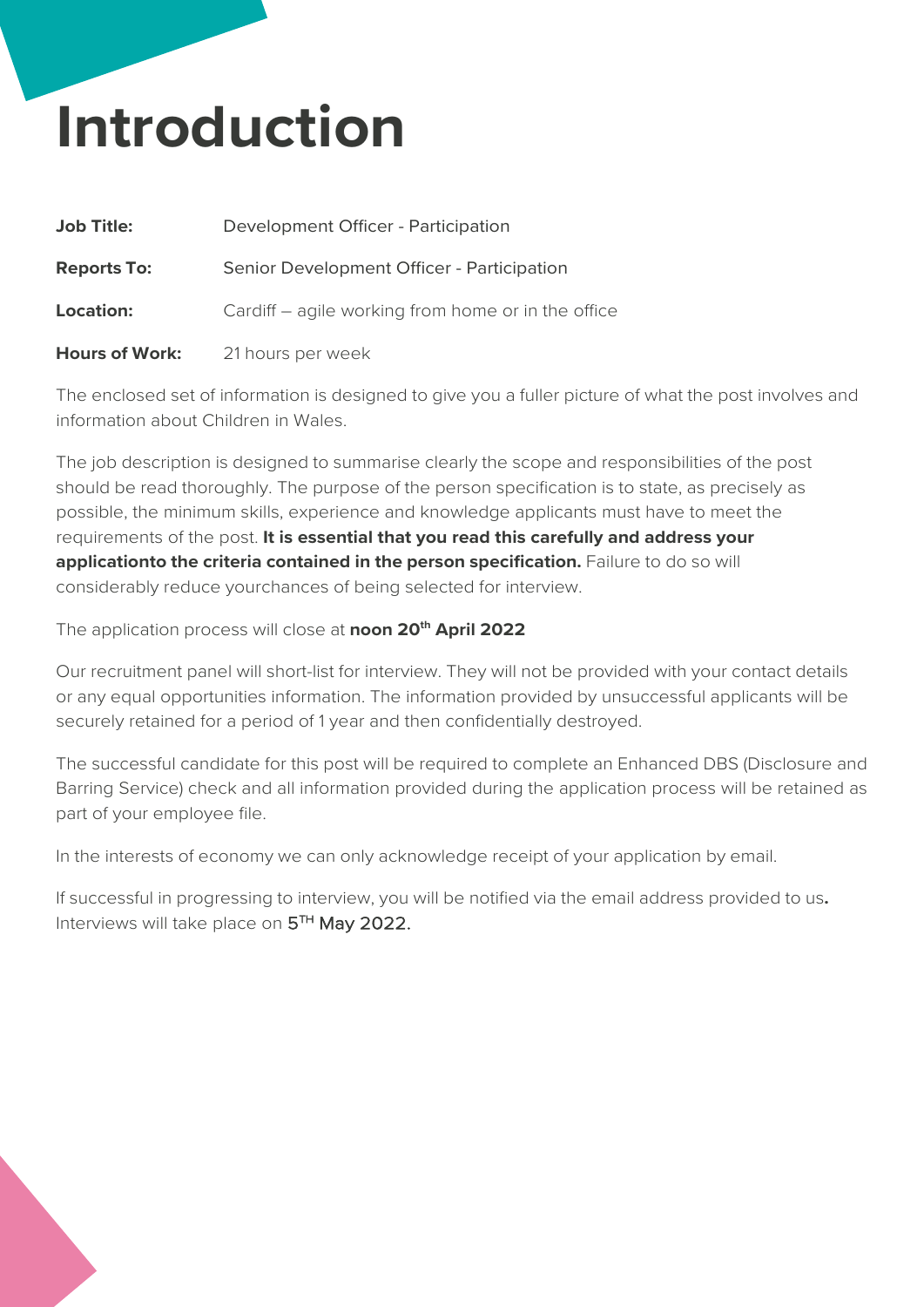

# **Further Information**

.

| <b>Contract:</b>      | Fixed term $-12$ months                                                                                                    |
|-----------------------|----------------------------------------------------------------------------------------------------------------------------|
| <b>Hours of Work:</b> | 21 hours per week                                                                                                          |
| <b>Salary Scale:</b>  | £32,878 pro rata                                                                                                           |
| <b>Annual Leave:</b>  | 25 days per annum pro rata                                                                                                 |
| <b>Method of Pay:</b> | Salaries are paid directly into staff member's nominated bank account on the<br>15th of each month                         |
| <b>Pension:</b>       | Children in Wales' employees are automatically enrolled to the Workplace<br>Pension Scheme, but you may choose to opt out. |
| <b>Place of work:</b> | Children in Wales, 21 Windsor Place, Cardiff CF10 3BY                                                                      |

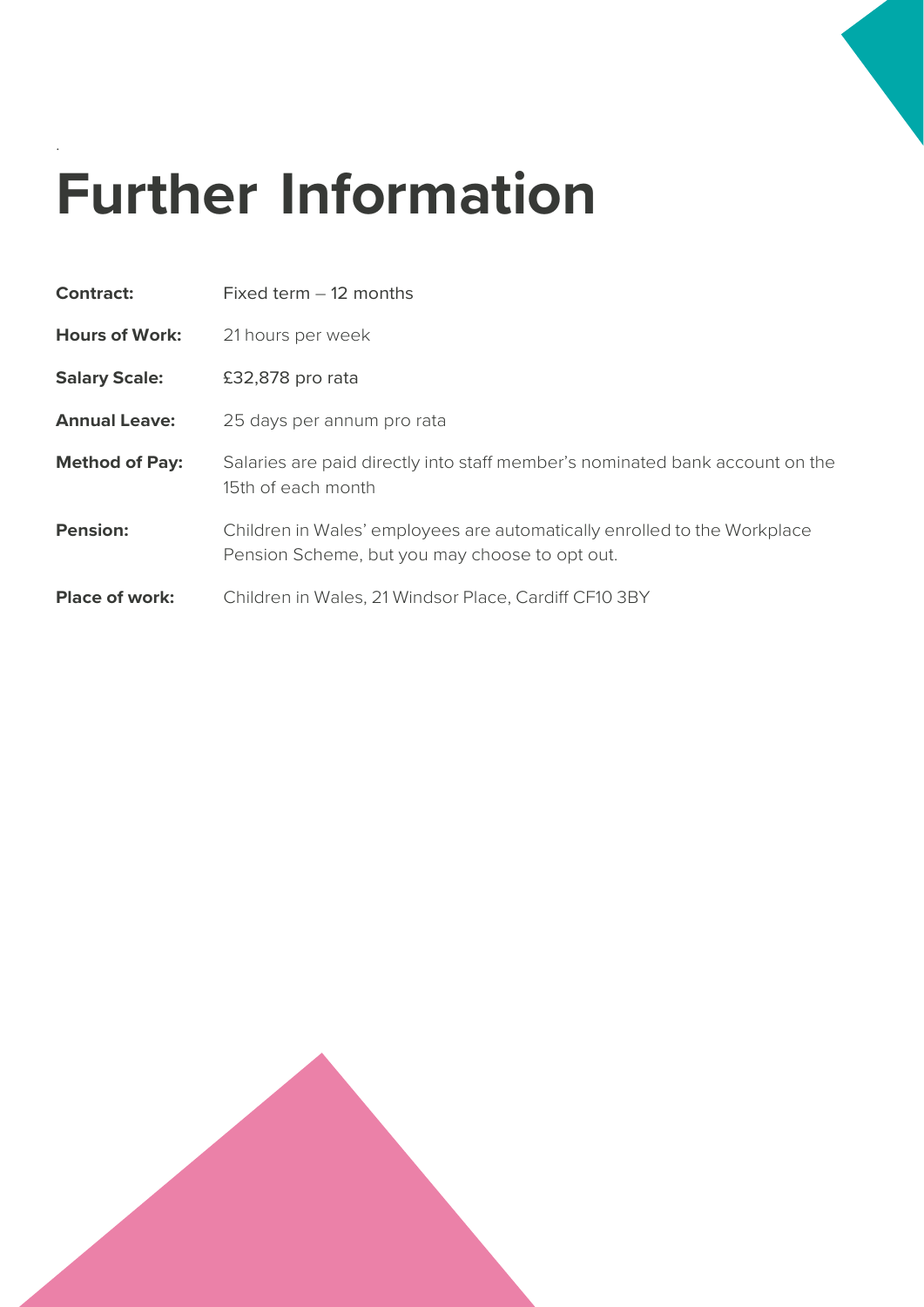# **Job Description**

| <b>Job Title:</b>     | Development Officer - Participation                |
|-----------------------|----------------------------------------------------|
| <b>Reports To:</b>    | Senior Development Officer - Participation         |
| <b>Location:</b>      | Cardiff – agile working from home or in the office |
| <b>Hours of Work:</b> | 21 hours per week                                  |

#### **Main purpose of role:**

The Development Officer -Participation will be responsible for leading on projects that will support the development of and implementation of Children in Wales' policy and public education work, including Cymru Ifanc - Young Wales, through direct work with a diverse range of children and young people and the practitioners and the organisations that support them, namely:

To provide advice, guidance and training to organisations and partners, so they are able to effectively embed a children's rights and participation approach.

To inform and enable children and young people to participate effectively and have their views heard by Ministers and policy makers through Young Wales and other participation activity, in order to inform policy and practice development whilst empowering children and young people.

Support the implementation of Article 12 of the UNCRC by gathering the voice of the child to inform policy development*.*

**Main duties and responsibilities:**

#### *1. Cymru Ifanc - Young Wales*

- To lead on supporting partner organisations to embed a children's rights approach to participating with children and young people.
- To undertake consultation with children and young people, analysing the responses and drafting reports for a range of audiences.
- To provide opportunities for children and young people's effective participation in all devolved Ministerial portfolios in Wales.
- To plan and coordinate meetings, and events for young people throughout Wales.
- Engage with and reach a wide number of children and young people from across Wales as part of the Young Wales consultation activity – recognising the diversity and complexity of the child/young person population across the whole of Wales.
- Investigate and provide opportunities for young people to build their capacity to enable them to develop their skills and knowledge, and become effective peer-leaders.
- To develop methods of ensuring that children and young people are able to participate in and contribute to the development of the work.
- To maintain, update and promote the website and social media as a tool to recruit children and young people and those supporting them, celebrate achievements and disseminate examples of good practice in supporting the effective participation of children and young people.

## *2. Policy Development*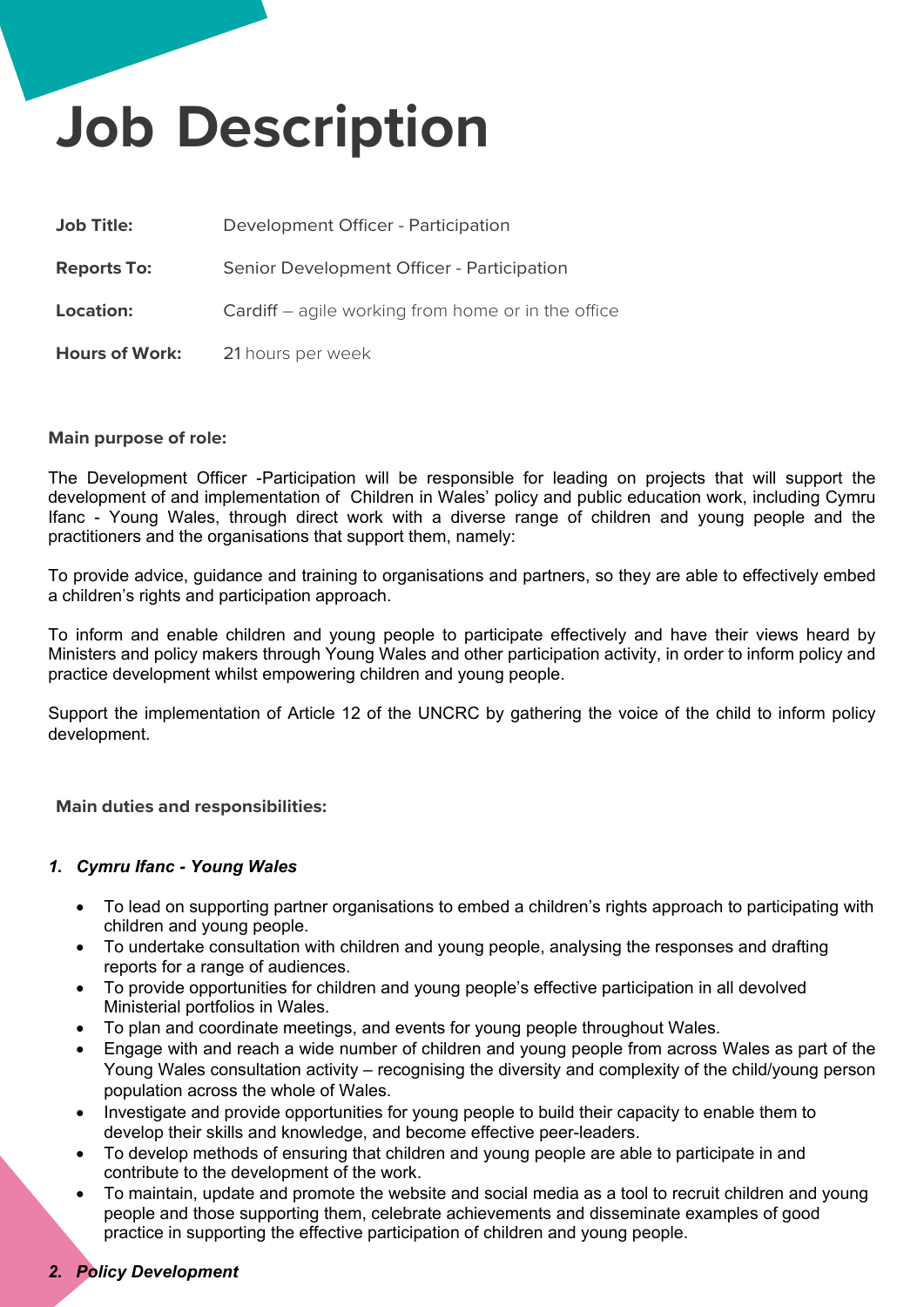- Analyse policy, data and research information and produce briefings for a range of internal and external audiences.
- Contribute to policy responses for Children in Wales to Welsh and UK Government consultations and any other policy matters in line with our organisations strategy and aims.
- Develop and implement appropriate methods for identifying policy and public education issues for development in conjunction with colleagues in Children in Wales.

## *3. Policy and Practice*

- Develop partnerships and good working relationships with professionals working across health, education, social care and the third sector to work collaboratively to promote issues and concerns affecting children and young people.
- Develop the existing networks in Wales that focus on the specific area of work.

### *4. Organisation and Management*

- With the Business Development and Delivery Director and colleagues, contribute to the effective implementation of the planning and delivery process within Children in Wales
- Support the delivery, monitoring and evaluation of current funding schemes
- To assist Children in Wales in the delivery of vocational training
- Deliver objectives and agreed work programmes to the standards of Children in Wales
- Undertake own administration
- Undertake any other reasonable duties as requested by the relevant manager in Children in Wales

This list is not exhaustive as there may be other duties and responsibilities, which Children in Wales may require the post-holder to perform from time to time in contributing to the delivery of its activities.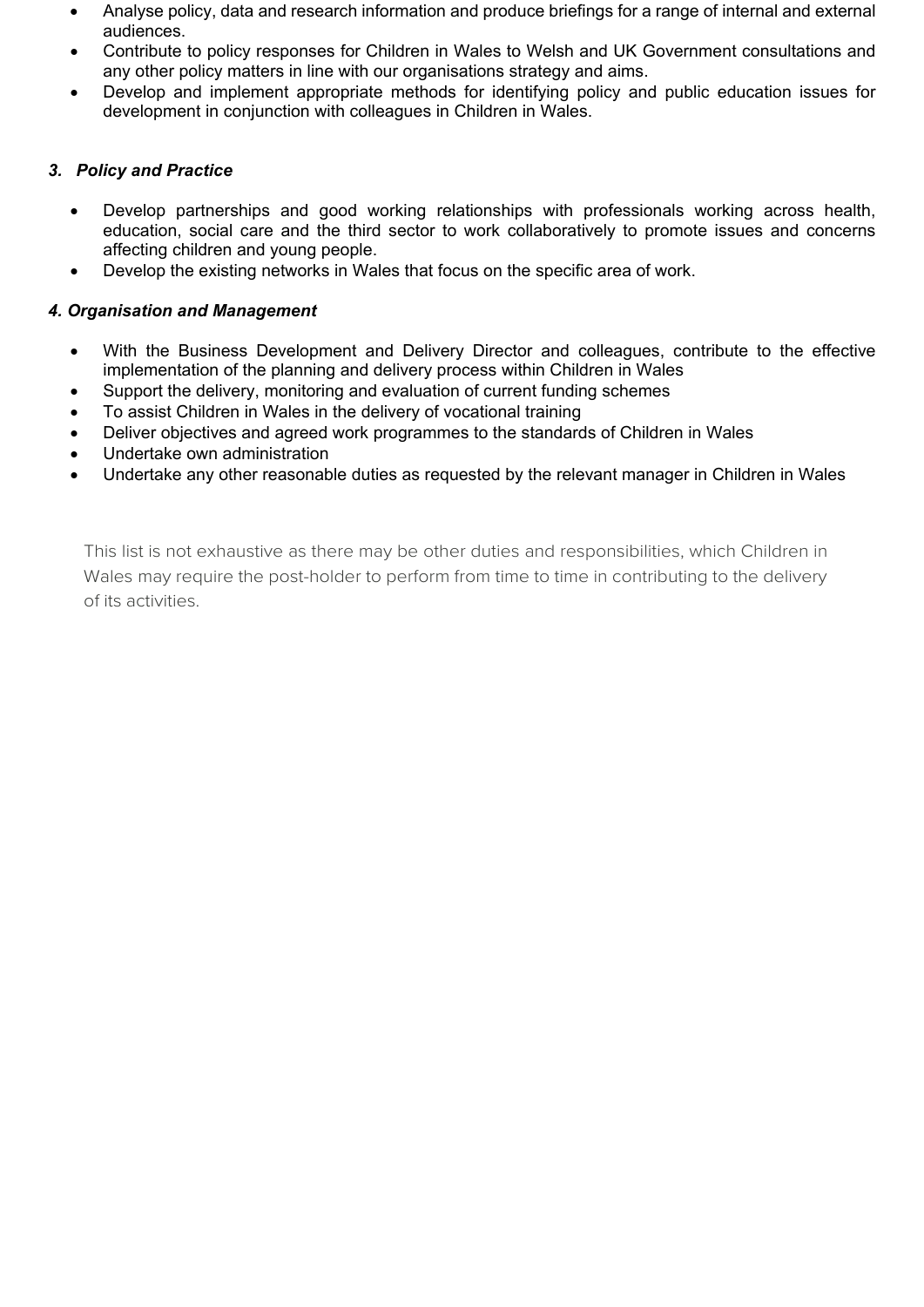**Personal Specification**

#### **General**

The job of Development Officer is an exciting opportunity to be at the cutting edge of developing children and young people's participation in Wales. You will need to work closely with colleagues in the organisation, with partners in member organisations and external stakeholders. The post holder will focus on delivering support to partner organisations to enable them to embed children's rights and participation approaches.. Overall, the post holder needs to be able to work flexibly and build on existing and new working relationships to deliver a challenging work programme.

As this role requires the postholder work with a number of partner organisations and settings across Wales, it is desirable that the post holder has access to their own vehicle and holds a valid driving license.

### **Key Requirements – Essential**

- 1. Qualified to graduate level with at least 2 years' experience of working with children and young people gained in a specific setting such as voluntary sector, local government, social research, youth work, social work or formal teaching.
- 2. Experience of delivering original, high-level individual and collaborative research projects and consultations, demonstrating an understanding of qualitative and quantitative research methods – specifically methods suitable for engagement and participation of children and young people, ethics and equal opportunities.
- 3. Experience of data collection, analysis and drawing relevant conclusions, preparing and writing high quality papers and reports for both professionals and young people.
- 4. Substantial experience and understanding of policy, research and practice in relation to children and young people's participation across the UK and able to demonstrate a commitment to the values and principles of the UNCRC and a determination to promote its implementation effectively, based on a knowledge of current children and young people's issues in Wales. Knowledge and understanding of the United Nations Convention on the Rights of the Child (UNCRC) and the ability to work from a child rights perspective.
- 5. Experience of multi-disciplinary working, involving both the statutory and voluntary sectors.
- 6. Ability to work creatively on own initiative and as part of a team, within agreed guidelines with good organisational skills, able to plan and prioritise work to meet deadlines.
- 7. Proven ability to communicate effectively with children and young people, organisations and professionals, individuals and the media using a range of oral, written and other presentational skills.
- 8. Experience of organising meetings, understanding group dynamics, meeting deadlines and moving matters forward to completion.
- 9. Able to show an awareness of, and be sensitive to equal opportunities and anti-racist practice.

#### **Key Requirements – Desirable**

- 1. Post graduate qualification in a relevant field, such as social sciences, youth and community development, education.
- 2. Experience of project management or delivering training
- 3. Proficiency in developing and maintaining databases.
- 4. Experience of web development.
- 5. Ability to communicate both orally and in writing through the Welsh language.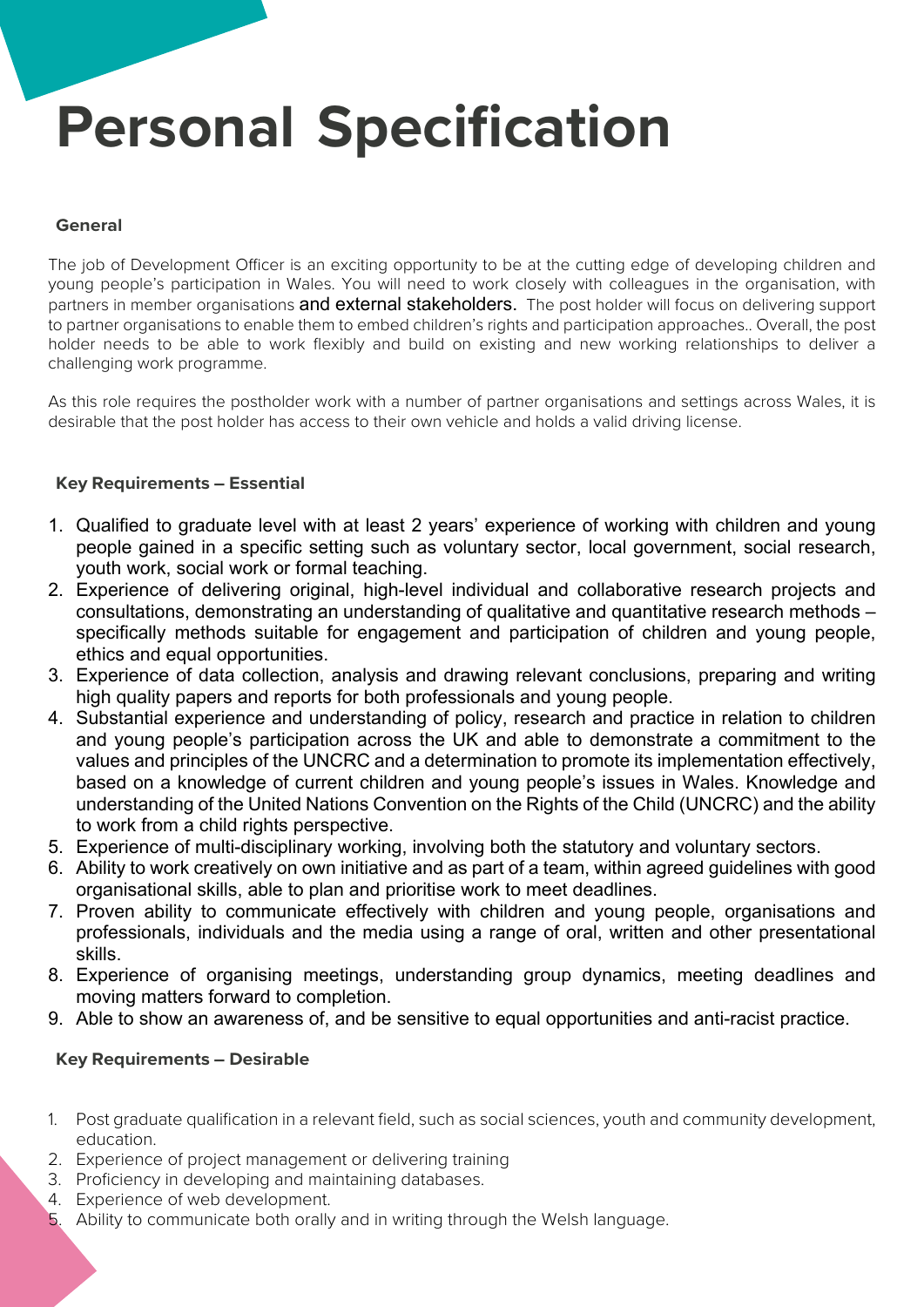# **Background Information**

Children in Wales – Plant yng Nghymru is the national umbrella body for organisations and individuals who work with children, young people and their families in Wales. The organisation was established in February 1992 as a registered charity. We are a membership body, and our members are drawn from the third, statutory and independent sectors.

Together we:

- Contribute to making implementation of the UN Convention on the Rights of the Child a reality in Wales
- Fight for sustainable quality services and fair shares for all children and young people
- Ensure special attention and treatment for children in need and those who are marginalised
- Ensure children and young people have a voice

Children in Wales carries out a number of activities in order to meet these aims. These include:

- Organising conferences and seminars
- Providing Training
- Supporting and developing strong networks and forums
- Producing and disseminating information
- Representing and consulting with members
- Research
- Direct work with children and young people through our Young Wales project

Children in Wales works in partnership with its sister organisations in England, Scotland and Northern Ireland and has strong links in Europe and internationally.

As a membership organisation we establish networks within Wales in order to represent the views of the constituency, establish common concerns and encourage multi-disciplinary activity. Members can be either corporate or individual and come from a wide variety of interests such as health, education, voluntary organisations, social services or self help groups.

Our work is funded by grants from the Welsh Government, other grant givers and through self-generated income.